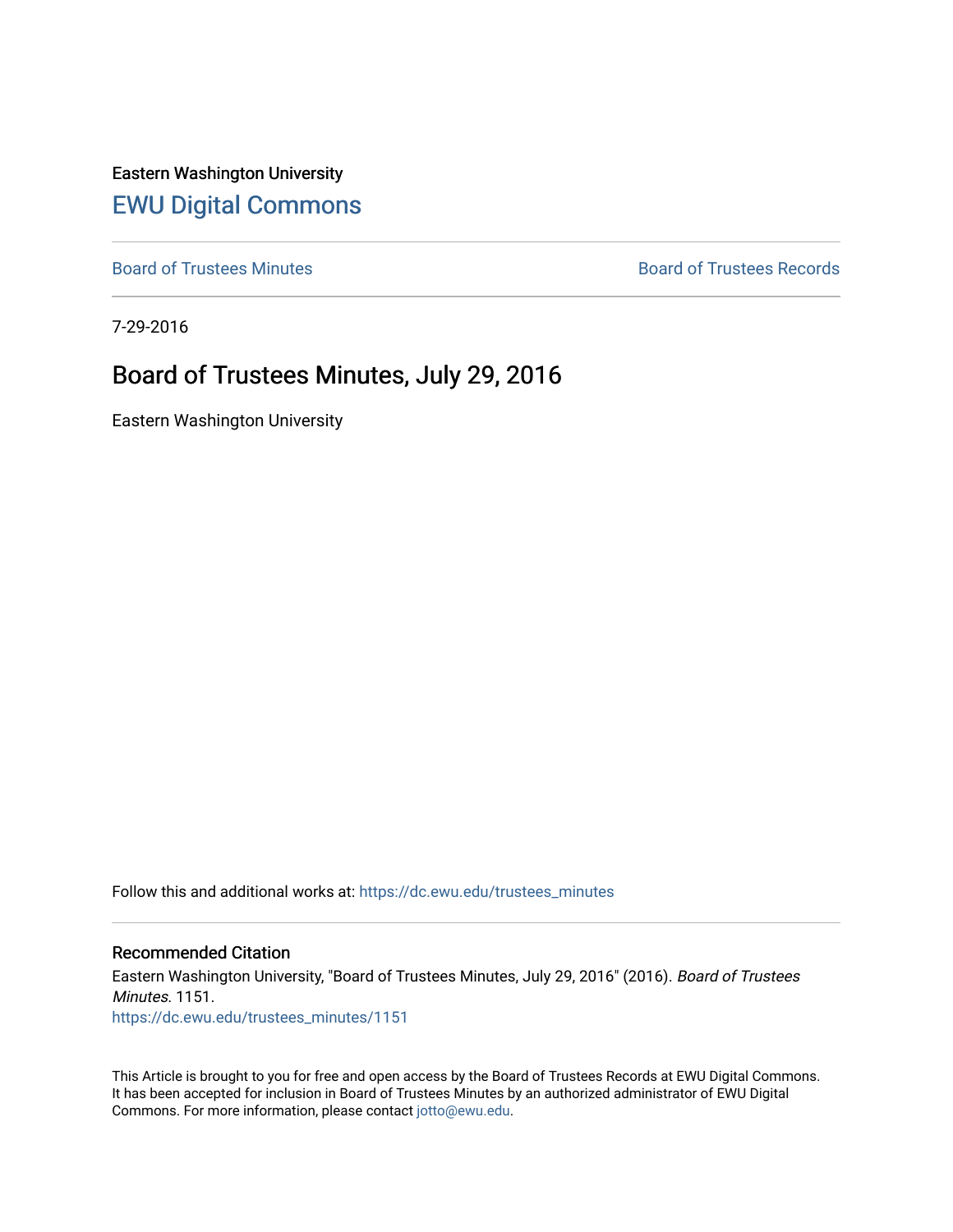

# **Board of Trustees'**

2016 Annual Planning Retreat and Meeting

July 28 – 29, 2016

## **MINUTES**

Trustees Present Michael Finley Uriel Iñiguez Jay Manning Ariel McMillan James Murphy Robert Whaley Vicki Wilson Paul Tanaka

Thursday, July 28

### **Quorum**

All trustees were present.

#### **Call to Order**

Chair Murphy called the meeting to order at 12:03 p.m.

#### **Executive Session**

Chair Murphy announced the Board would convene in executive session under RCW  $42.30.110(1)(g)$ : to evaluate the qualifications of an applicant for public employment or to review the performance of a public employee. Executive session concluded at 12:55 p.m. No final action was taken in executive session.

#### **Reconvene**

Chair Murphy reconvened the planning retreat at 12:55 p.m.

#### **Executive Session**

At 2:55 p.m., Chair Murphy announced the Board would convene a second executive session under RCW  $42.30.110(1)(g)$ : to evaluate the qualifications of an applicant for public employment or to review the performance of a public employee. Executive session concluded at 3:35 p.m. No final action was taken in executive session.

#### **Reconvene**

Chair Murphy reconvened the planning retreat at 3:35 p.m.

**Stadium Project Presentation.** Vice Presidents Mary Voves and Mike Westfall and Athletic Director Bill Chaves shared a presentation on the Stadium Project that would include new track and soccer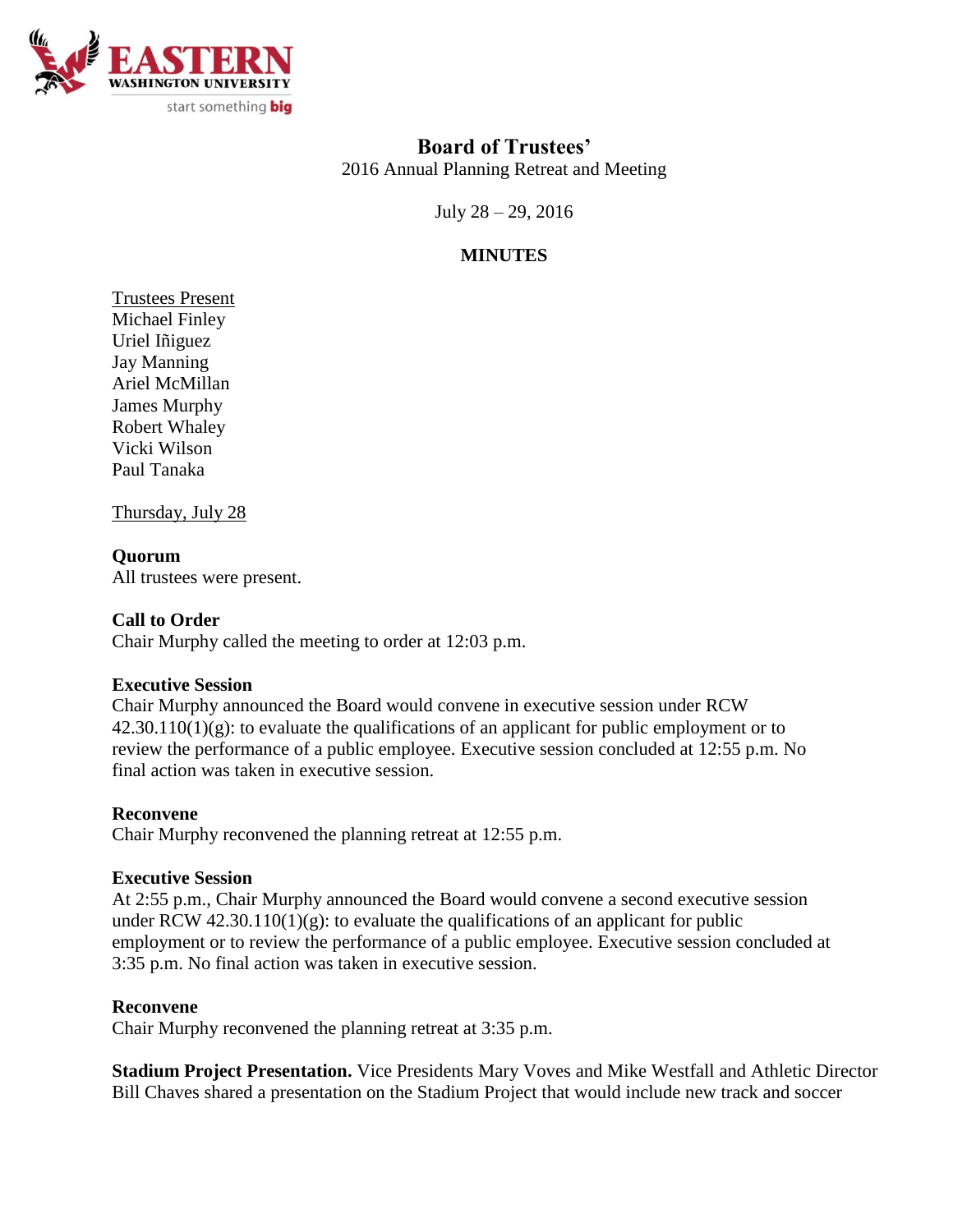facilities, a new football field with expanded sidelines, increased capacity to 15,000, improved donor suites, and expanded concessions and services. The project is estimated to cost \$25 million.

**Multicultural Student Coalition.** The Board had invited members of the Multicultural Student Coalition to their meeting based on comments provided by the Coalition at the May 20, 2016, meeting. Students Dulce Gutierrez Vasquez and Amanda Mell were present.

**Board Self-Evaluation.** Trustees took the afternoon reflecting on the past year and discussed their roles, clarified expectations, diligence and fiduciary duty, and next year's goals. Trustees acknowledged Trustee Tanaka's institutional memory and asked him to provide 'lessons learned' in a written document to the Board prior to his departure in 2017. Chief of Staff, Angela Jones, led a discussion on board culture.

#### **Adjournment**

The Board adjourned at 4:50 p.m.

Friday, July 29

#### **Call to Order**

Chair Murphy called the meeting to order at 8:33 a.m.

#### **Quorum**

All trustees were present.

#### **Executive Session**

Chair Murphy announced the Board would convene in executive session under RCW  $42.30.110(1)(d)$ , (g), and (i): to review negotiations on the performance of publicly bid contracts; to evaluate the qualifications of an applicant for public employment or to review the performance of a public employee; and to discuss with legal counsel representing the agency matters relating to agency enforcement actions, litigation, or potential. Executive session concluded at 10:08 a.m. No final action was taken in executive session.

#### **Reconvene**

Chair Murphy reconvened the meeting at 10:09 a.m.

Board of Trustees' Regular Meeting

#### **Public Comment**

Chair Murphy offered the opportunity for public comment, and no comments were offered.

#### **Information Items**

**2017-19 Operating Decision Packages Overview.** Vice President Mary Voves shared seven proposed budget requests for the legislature.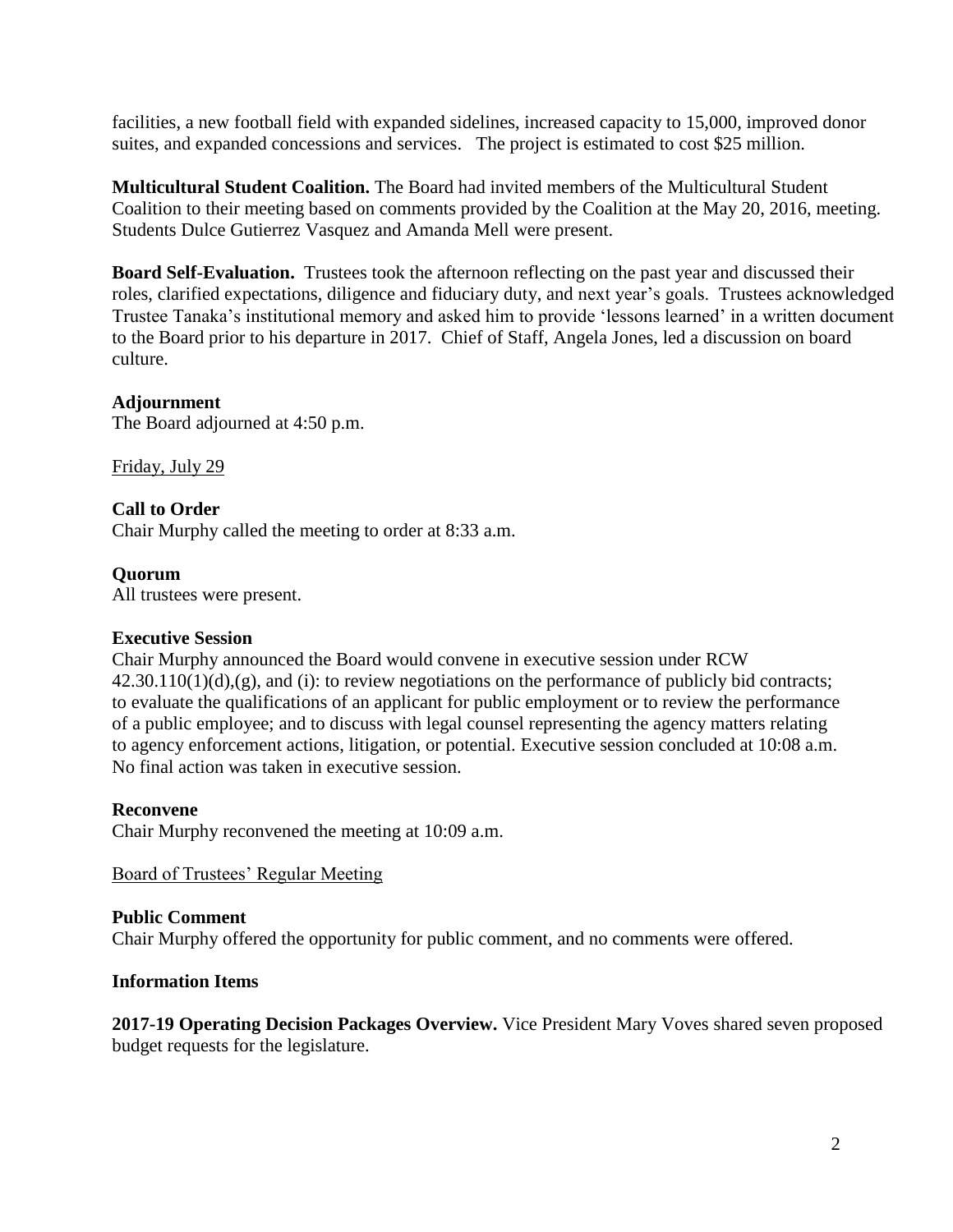#### **Action Items**

Trustee Whaley added an additional action item to the agenda: Early Head Start Board.

*Motion 07-01-16: Trustee Whaley moved that Dean Laureen O'Hanlon be appointed to the Early Head Start Governing Board.*

*Seconded by Trustee Manning. Motion carried.*

*Motion 07-02-16: Trustee Finley moved for approval of the four policies as presented: Copyright Infringement; Suspended Operations; Campus Safety, Security & Crime Prevention; and Ethical Standards.*

*Seconded by Trustee Wilson. Motion carried.*

*Motion 07-03-16***:** *Trustee Tanaka moved that as amended by the amendatory resolution, Resolution No. 2016-03 is hereby ratified, approved, and reconfirmed (Section 4, page 3 of the resolution).*

*Seconded by Trustee Wilson. Motion carried.*

*Motion 07-04-16: Trustee Wilson moved that the Board of Trustees' Bylaws be adopted as presented.*

*Seconded by Trustee Finley. Motion carried.*

*Motion 07-05-16: Trustee Tanaka moved for approval of a licensing agreement between EWU and the EWU Foundation for certain intercollegiate athletic multi-media marketing rights for the term of October 1, 2016, through June 30, 2026.*

*Seconded by Trustee Manning. Motion carried.*